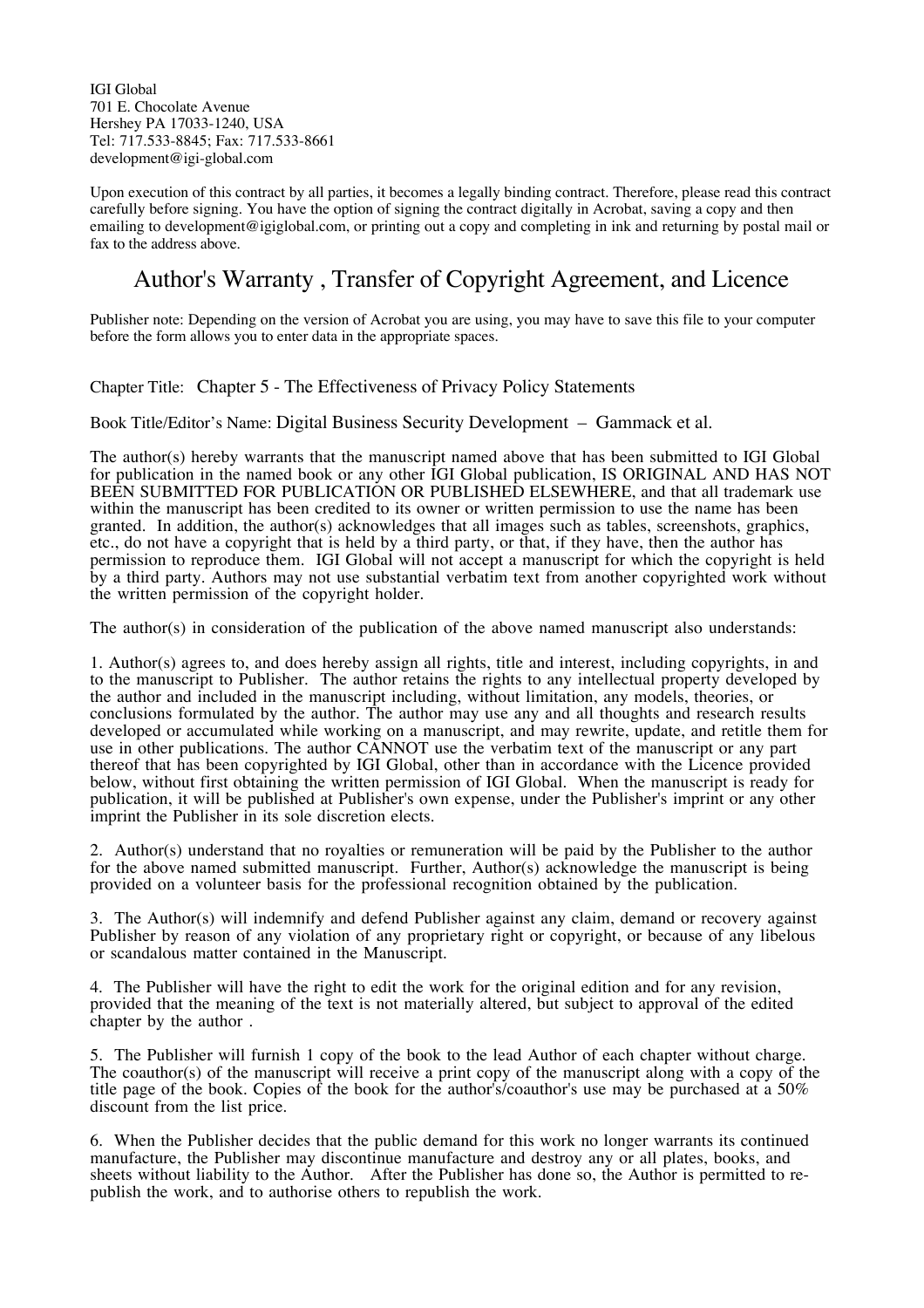7. The Publisher may permit others to publish, broadcast, make recordings or mechanical renditions, publish book club and microfilm editions, make translations, and other electronic versions, quote, and otherwise utilize this work and material based on this work provided the author's name accompanies the work.

8. This Agreement, whenever called upon to be construed, shall be governed by the laws of the Commonwealth of Pennsylvania.

9. The parties to this Agreement consent and agree that all legal proceedings relating to the subject Pennsylvania, or, if applicable, the United States District Court for the Middle District of Pennsylvania, and all parties hereto consent and agree that jurisdiction and venue for such proceedings shall lie exclusively within said Courts.

10. This Agreement and the associated Licence represent the entire understanding between the parties hereto with respect to the subject matter hereof and this Agreement supersedes all previous representations, understandings of agreements, oral or written, between the parties with respect to subject matter hereof and cannot be modified except by a written instrument signed by the parties hereto.

11. This Agreement shall be binding upon the parties hereto, their heirs, successors, assigns and personal representatives.

Signature of Author: Name of Author (Please print): Roger Clarke Postal Address: 78 Sidaway St \ City/State/Country: Chapman ACT 2611, AUSTRALIA Email Address: Roger.Clarke@xamax.com.au Date: 16 December 2009

## IMPORTANT NOTE:

This agreement must be signed and dated and submitted with your completed manuscript before IGI Global will agree to publish your manuscript. IGI Global will not publish any manuscript that is not accompanied by a signed agreement.

You have the option of signing the Author's Warranty and Transfer of Copyright digitally in Acrobat, saving a copy and then emailing to development@igiglobal.com, or printing out a copy and completing in ink and returning by postal mail to the address above. Please note that as this is a legally binding contract, whether signed digitally or in ink.